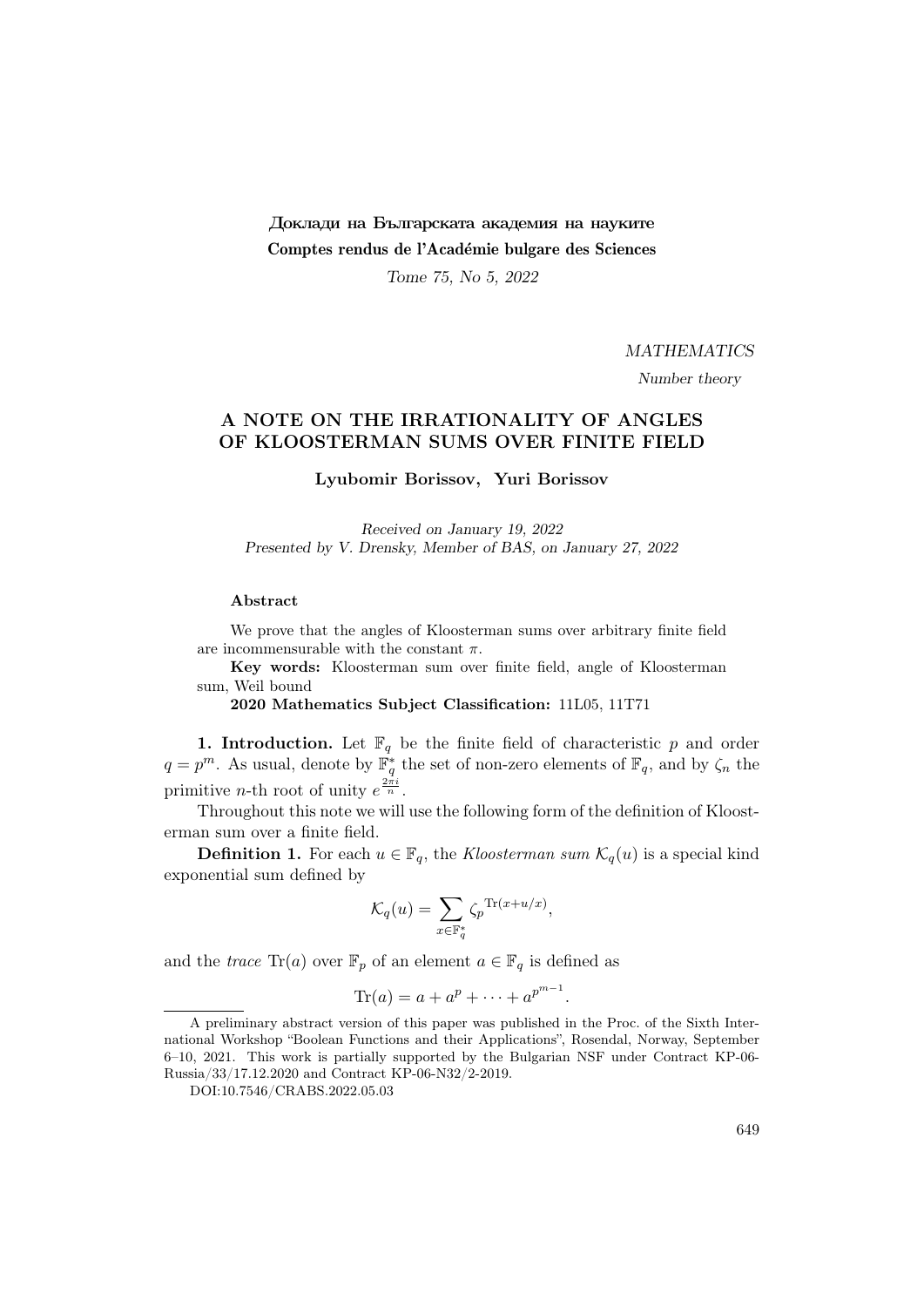It can be easily shown that  $\mathcal{K}_q(u)$  is a real non-zero number. Recall, as well, that the Weil bound  $\begin{bmatrix}1\end{bmatrix}$  states:

$$
|\mathcal{K}_q(u)| \le 2\sqrt{q}.
$$

This inequality implies the existence of a unique real number  $\theta_u$  such that

(2) 
$$
\frac{\mathcal{K}_q(u)}{2\sqrt{q}} = \cos\theta_u, \quad 0 \le \theta_u \le \pi, \quad \theta_u \ne \pi/2.
$$

The angle  $\theta_u$  is referred to as *angle* of the Kloosterman sum  $\mathcal{K}_q(u)$ .

The behaviour of the angles of Kloosterman sums has been studied by many authors. Here, we only refer to some of these works  $[2-5]$ , and that list of references is definitely far from being complete.

It is worth pointing out the existence of some successful attempts to show that inequality (1) is always strict for the angles of the simplest Kloosterman sums  $\mathcal{K}_p(u), u \in \mathbb{F}_p$  (see [<sup>6</sup>], Theorem 8) which means that  $\theta_u \neq 0, \pi$  in this particular case.

In the present article, based on deep facts from Algebraic Number Theory (see, e.g., [7]), we prove a more general result that for any  $u \in \mathbb{F}_q$  the ratio  $\theta_u/\pi$ takes only irrational values, thus establishing additional constraints of the same type as the strictness of inequality (1). (As an immediate consequence a new proof for the strictness of that bound is obtained.) Our result resembles the result with respect to the so-called Frobenius angles obtained in  $\binom{8}{1}$  but it seems no transparent logical connection between the two results can be found out.

This short note is organized as follows. In the next section we recall some background from Algebraic Number Theory. Then in Section 3 we give several necessary lemmas. In Section 4 the main result is exposed and illustrated in two examples.

2. Some background from algebraic number theory. We need some notions from Algebraic Number Theory as algebraic number, minimal polynomial of an algebraic number and algebraic integer (see, e.g.,  $[9]$ ).

An algebraic number is one that satisfies some equation of the form

(3) 
$$
x^{n} + a_{1}x^{n-1} + \cdots + a_{n} = 0
$$

with rational coefficients. (A polynomial having leading coefficient 1 is called monic.) Any algebraic number  $\alpha$  satisfies a unique monic polynomial equation of smallest degree, called the minimal polynomial of  $\alpha$ , and the algebraic degree of  $\alpha$  (over the field of rational numbers  $\mathbb{Q}$ ) is defined as the degree of its minimal polynomial. If an algebraic number  $\alpha$  satisfies some equation of type (3) with integer coefficients, we say that  $\alpha$  is an *algebraic integer*. The minimal polynomial of an algebraic integer is also with integer coefficients.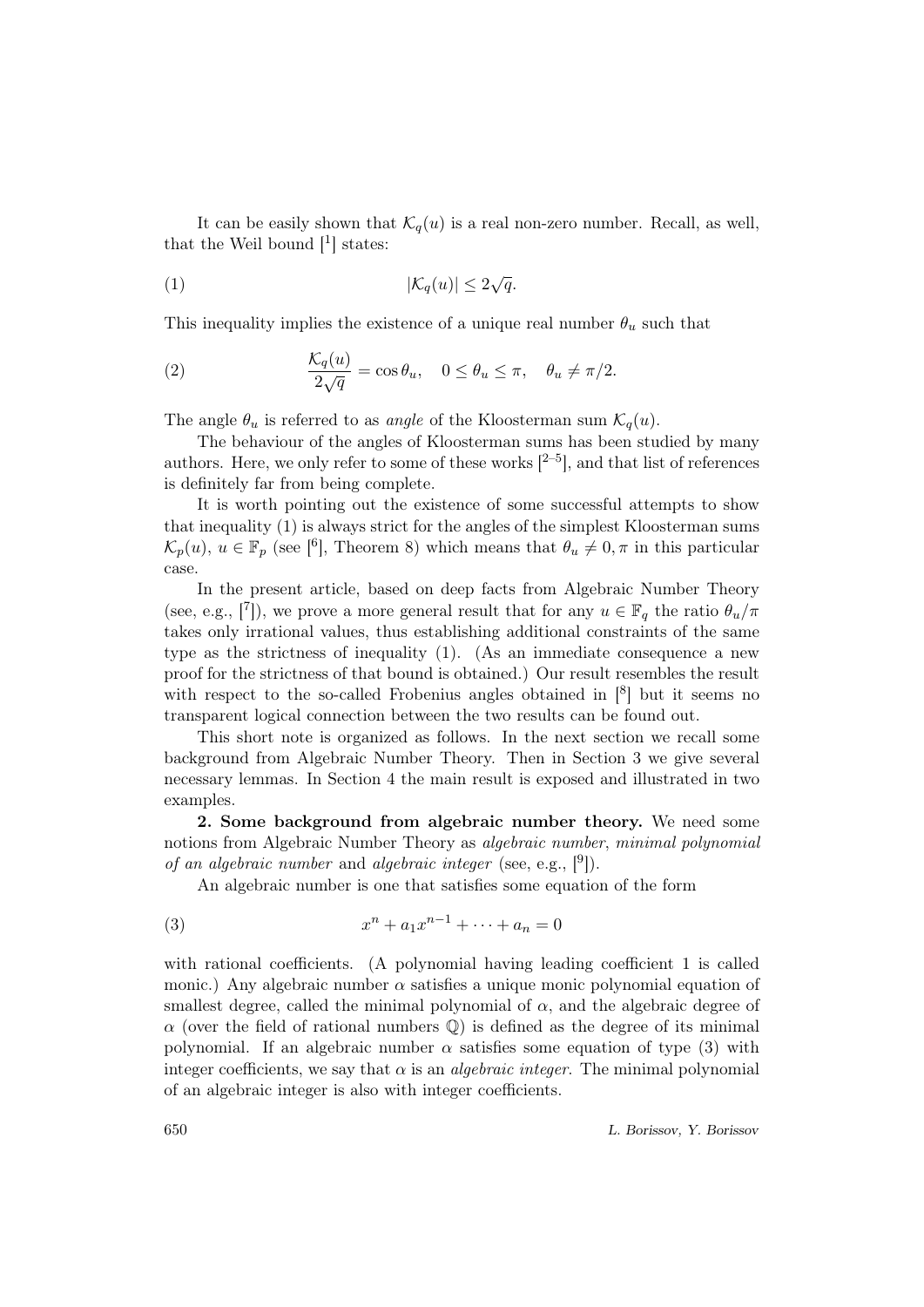Recall as well that the set of all algebraic numbers forms a number field while the set of all algebraic integers constitutes only a ring which contains the square root of each own element.

For more sophisticated concepts of Algebraic Number Theory we direct the readers to  $\begin{bmatrix} 7 \end{bmatrix}$  or  $\begin{bmatrix} 10 \end{bmatrix}$ . Herein, in the amount of knowledge needed for this paper we recall some basic facts concerning those notions.

Let  $\alpha$  be an algebraic number with minimal polynomial  $f(x) = x^n + a_1x^{n-1} +$  $\cdots + a_n \in \mathbb{Q}[x]$ . The *n* roots of  $f(x), \alpha = \alpha_1, \alpha_2, \ldots, \alpha_n$  are called conjugates of  $\alpha$ . The absolute norm  $\mathcal{N}(\alpha)$  of  $\alpha$  is defined as  $\mathcal{N}(\alpha) = \prod_{i=1}^{n} \alpha_i$ . Evidently,  $\mathcal{N}(\alpha) = (-1)^n a_n.$ 

In general, given a finite extension of number fields  $L/K$ , the norm  $\mathcal{N}_{L/K}(\gamma)$ of an arbitrary  $\gamma \in L$  can be defined which in case  $K = \mathbb{Q}$  and  $L = \mathbb{Q}(\gamma)$  coincides with  $\mathcal{N}(\gamma)$ . (Q( $\gamma$ ) stands for the number field obtained by adjoining  $\gamma$  to Q. In particular,  $\mathbb{Q}(\zeta_n)$  is the so-called cyclotomic field generated by  $\zeta_n$ .

We shall make use of the following properties of norm:

P1: If  $L \supset \mathbb{Q}(\alpha)$ , then  $\mathcal{N}_{L/\mathbb{Q}}(\alpha) = \mathcal{N}^e(\alpha)$ , where e is the degree of extension  $L/\mathbb{Q}(\alpha)$ .

Particularly, if  $\alpha$  is an algebraic integer, then  $\mathcal{N}_{L/\mathbb{Q}}(\alpha) \in \mathbb{Z}$ .

P2: (the multiplicative property of norm) For arbitrary  $\alpha, \beta \in L$  it holds:

$$
\mathcal{N}_{L/K}(\alpha \beta) = \mathcal{N}_{L/K}(\alpha) \mathcal{N}_{L/K}(\beta).
$$

3. Several necessary lemmas. We shall make use of five facts stated herein as lemmas.

Definition 1 easily implies the following lemma.

**Lemma 1.** The Kloosterman sum  $\mathcal{K}_q(u)$  is an algebraic integer which belongs to the cyclotomic field  $\mathbb{Q}(\zeta_p)$ .

Lemma 2. For an arbitrary prime p and positive integer m, the number  $\sqrt{p^m}$ is an algebraic integer that belongs to the cyclotomic field  $\mathbb{Q}(\zeta_n)$ , where

$$
n = \begin{cases} 8, & if p = 2 \\ p, & if p \equiv 1 \pmod{4} \\ 4p, & if p \equiv 3 \pmod{4} \end{cases}
$$

**Proof.** The case of even m is trivial. Consider, now, the case  $m = 1$ . If **Proof.** The case of even *m* is trivial. Consider, now, the case  $m = 1$ . If  $p = 2$ , then the evident  $\sqrt{2} = 2 \cos \pi/4 = \zeta_8 + \zeta_8^{-1}$  implies the claim. If  $p > 2$ , the assertion is an immediate consequence of Proposition 6.4.3 in [<sup>11</sup>]. Finally,  $\overline{p^m} = (\sqrt{p})^m \in \mathbb{Q}(\zeta_n)$  completes the proof when m is odd > 1.  $\Box$ 

**Lemma 3.** For any  $r = k/n \in \mathbb{Q}$  with relative primes k and  $n > 0$ , the trigonometric value  $2\cos(2\pi r)$  is an algebraic integer in the cyclotomic field  $\mathbb{Q}(\zeta_n)$ .

**Proof.** Indeed,  $2\cos(2\pi r) = \zeta_n^k + \zeta_n^{n-k}$ .  $\Box$ 

C. R. Acad. Bulg. Sci., **75**, No 5, 2022 651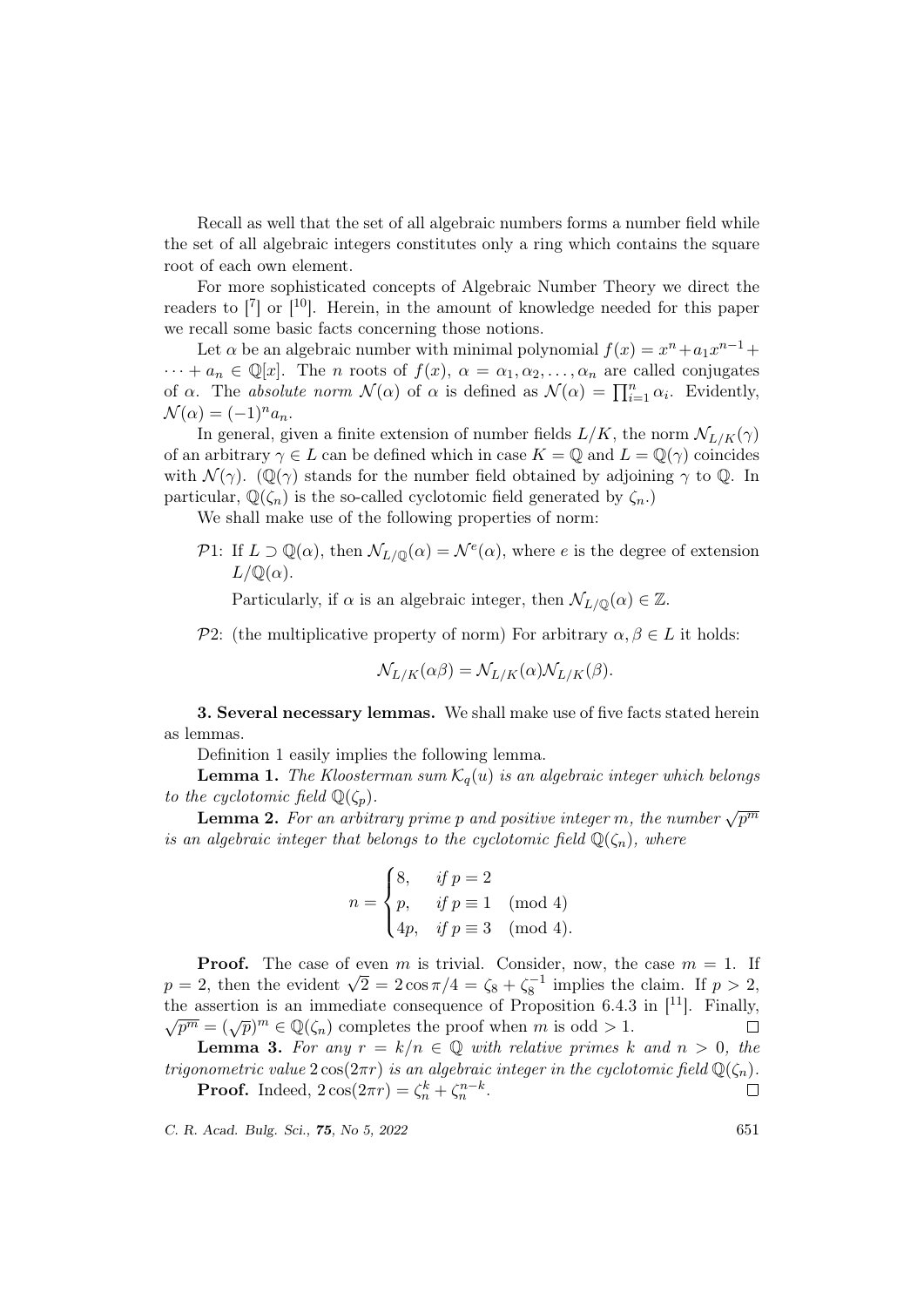**Remark 1.** Lemma 3 is a part of LEHMER's work  $[12]$  (Theorem 1) which in addition to that describes the minimal polynomial of trigonometric value  $2 \cos(2\pi r)$ . We also need the following obvious lemma.

**Lemma 4.** The cyclotomic fields  $\mathbb{Q}(\zeta_k)$  and  $\mathbb{Q}(\zeta_l)$  can be embedded in the cyclotomic field  $\mathbb{Q}(\zeta_m)$ , where m is the least common multiple of k and l.

The next lemma can be easily derived by Lemma 11 in  $[13]$ . Herein, we recall this fact for the reader's convenience.

F: Let  $g(x) = x^t - g_1 x^{t-1} + g_2 x^{t-2} - \cdots + (-1)^t g_t \in \mathbb{Z}[x]$  be the minimal polynomial of  $\mathcal{K}_q(u)$ ,  $u \neq 0$ . Then, for  $k = 1, \ldots, t$ , we have  $g_k \equiv (-1)^k {t \choose k}$  $\binom{t}{k}$  $\pmod{p}$ .

**Lemma 5.** For any  $u \in \mathbb{F}_q$ , the absolute norm of Kloosterman sum  $\mathcal{K}_q(u)$ satisfies the congruence:

$$
\mathcal{N}(\mathcal{K}_q(u)) \equiv (-1)^t \pmod{p},
$$

where t is the algebraic degree of  $\mathcal{K}_q(u)$ .

**Proof.** The case  $u = 0$  is trivial since  $\mathcal{K}_q(0) = -1$ . If  $u \in \mathbb{F}_q^*$ , the claim follows by fact  $\mathcal F$  for  $k = t$ .

4. Main result. Now, we are in position to prove the main result of this note.

**Theorem 1.** For any  $u \in \mathbb{F}_q$ , the angle  $\theta_u$  of the Kloosterman sums  $\mathcal{K}_q(u)$ is not rational multiple of  $\pi$ .

**Proof.** Rewriting Eq. (2), we have:

(4) 
$$
\mathcal{K}_q(u) = \sqrt{q} * 2 \cos \theta_u.
$$

Assume the contrary that  $\theta_u = 2\pi r$  for some  $r \in \mathbb{Q}$ . Lemmas 1, 2 and 3 show that the algebraic integers  $K_q(u)$ ,  $\sqrt{q} = p^{m/2}$  and  $2 \cos 2\pi r$  belong to cyclotomic fields. Now, Lemma 4 implies that the number fields  $\mathbb{Q}(\mathcal{K}_q(u))$ ,  $\mathbb{Q}(\sqrt{q})$  and  $\mathbb{Q}(2 \cos 2\pi r)$ can be embedded in a common (cyclotomic) field  $L$  with extension degrees, say,  $e_1, e_2$  and  $e_3$ , respectively.

Further, by  $\mathcal{P}1$  and Lemma 5 we easily get:

(5) 
$$
\mathcal{N}_{L/\mathbb{Q}}(\mathcal{K}_q(u)) = \mathcal{N}^{e_1}(\mathcal{K}_q(u)) \equiv \pm 1 \pmod{p}.
$$

But, on the other hand, by Eq. (4) and properties  $\mathcal{P}2$  and  $\mathcal{P}1$  we consecutively obtain:

$$
\mathcal{N}_{L/\mathbb{Q}}(\mathcal{K}_q(u)) = \mathcal{N}_{L/\mathbb{Q}}(\sqrt{q} * 2 \cos \theta_u)
$$
  
=  $\mathcal{N}_{L/\mathbb{Q}}(\sqrt{q}) \mathcal{N}_{L/\mathbb{Q}}(2 \cos \theta_u)$   
=  $\mathcal{N}^{e_2}(\sqrt{q}) \mathcal{N}^{e_3}(2 \cos 2\pi r).$ 

652 L. Borissov, Y. Borissov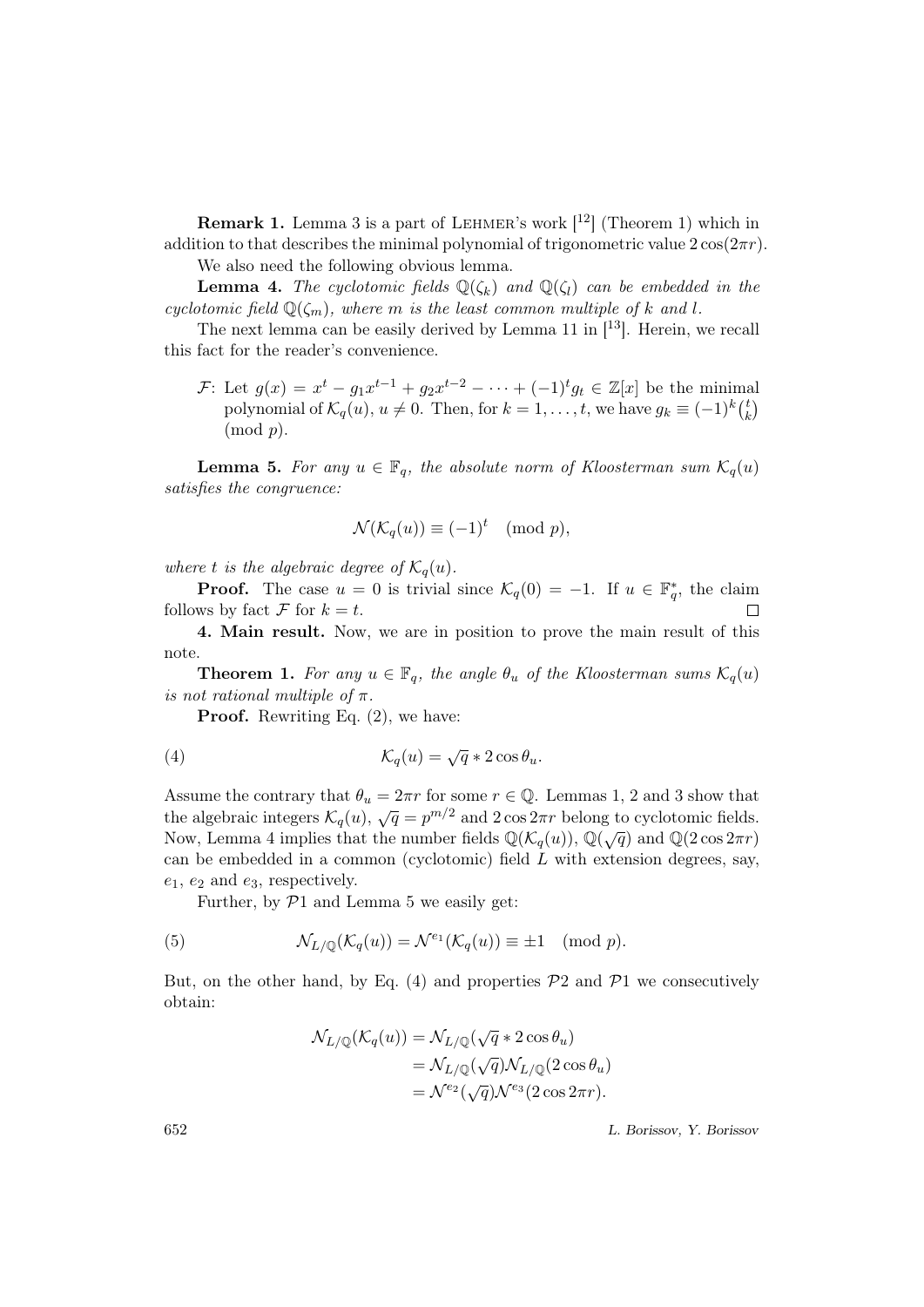And, the apparent fact:

$$
\mathcal{N}(\sqrt{q}) = \begin{cases} p^{m/2}, & \text{if } m \equiv 0 \pmod{2} \\ -p^m, & \text{if } m \equiv 1 \pmod{2} \end{cases}
$$

alongside with  $\mathcal{N}(2\cos 2\pi r) \in \mathbb{Z}$  (which follows by Lemma 3), imply that

$$
\mathcal{N}_{L/\mathbb{Q}}(\mathcal{K}_q(u)) \equiv 0 \pmod{p}.
$$

The latter contradicts Congr. (5) and completes the proof.

 $\Box$ 

As an application of Theorem 1 we get the next corollary (see also the remark after Theorem 3 in  $[14]$ ).

**Corollary 1.** The Weil bound cannot be attained by the sums  $\mathcal{K}_q(u)$ ,  $u \in \mathbb{F}_q$ . **Proof.** Suppose for some  $u \in \mathbb{F}_q$  it holds  $|\mathcal{K}_q(u)| = 2\sqrt{q}$ . Then, evidently, either  $\theta_u = 0$  or  $\theta_u = \pi$  which contradicts the assertion of Theorem 1.

Remark 2. It is well known that in case  $m = 1$  the estimate  $2\sqrt{p}$  is essentially best possible (see, e.g.,  $\lceil^{15}\rceil$  or  $\lceil^{16}\rceil$  for brief explanation of the relevant reasoning). In addition, Corollary 1 shows the non-existence of a prime p such that  $2\sqrt{p}$  is an admissible value for some  $|\mathcal{K}_p(u)|, u \in \mathbb{F}_p^*$ .

Just for illustration we give the following two examples.

**Example 1.** Let  $q = 3$ , so  $\mathcal{K}_3(1) = -1$  and  $\mathcal{K}_3(2) = 2$ . Thus, the minimal polynomials for  $2\cos\theta_1$  and  $2\cos\theta_2$  are  $x^2 - 1/3$  and  $x^2 - 4/3$ , and therefore these trigonometric values are not algebraic integers.

**Example 2.** Let  $u \in \mathbb{F}_q^*$  with  $q = p^m$   $(p \in \{2,3\})$  be a Kloosterman zero (see, e.g.,  $\begin{bmatrix}17\\1\end{bmatrix}$  about the definition and conditions for existence). Then  $2\cos\theta_u =$  $-1/p^{m/2}$  and its minimal polynomial is:  $x^2 - 1/p^m$  in case m odd;  $x + 1/p^{m/2}$  in case m even. So,  $2cos\theta_u$  is not an algebraic integer and therefore  $\theta_u/\pi \notin \mathbb{Q}$ .

## REFERENCES

- <sup>1</sup>] WEIL A. (1948) On some exponential sums, Proc. Nat. Acad. Sci. USA, **34**, 204-207.
- $\hat{C}$ <sup>2</sup> ADOLPHSON A. (1989) On the distribution of angles of Kloosterman sums, J. für die Reine und Angew. Math., 395, 214–220.
- $[3]$  FOUVRY É., P. MICHEL, J. RIVAT, A. SÁRKÖZY (2004) On the pseudorandomness of the signs of Kloosterman sums, J. Aust. Math. Soc., 77, 425–436.
- [<sup>4</sup>] NIEDERREITER H. (1991) The distribution of values of Kloosterman sums, Arch. Math., 56, 270–277.
- $[5]$  SHPARLINSKI I. (2008) On the distribution of Kloosterman sums, Proc. AMS, 136, 419–425.
- [ 6 ] Harcos G. (2015) Weil's bound for Kloosterman sums, preprint, available on https://users.renyi.hu/~gharcos/weil.pdf, 14 pp.
- [ 7 ] Marcus D. A. (2018) Number Fields, 2nd ed., Springer International Publishing AG, Part of Springer Nature, 9–28.

C. R. Acad. Bulg. Sci., 75, No 5, 2022 653